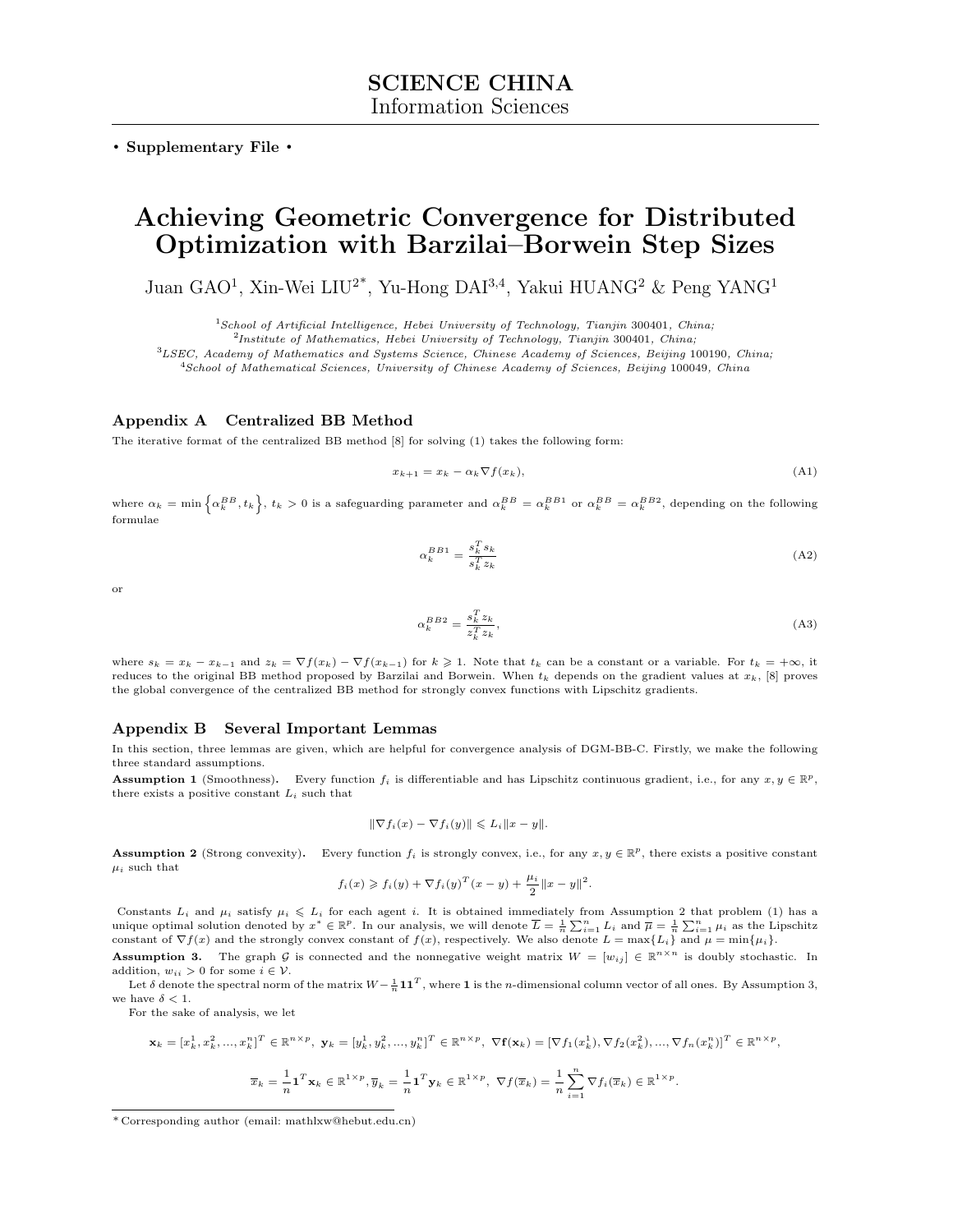We denote I as the  $n \times n$  identity matrix and  $\rho(\cdot)$  as the spectral radius of a square matrix. Let  $\|\cdot\|$  denote Euclidean norm for vectors, and Frobenius norm for matrices.

Based on the notations above, the DGM-BB-C method can be rewritten as the following compact matrix form:

$$
\mathbf{x}_{k+1} = W^R[\mathbf{x}_k - D_k \mathbf{y}_k], \tag{B1}
$$

$$
\mathbf{y}_{k+1} = W^R[\mathbf{y}_k + \nabla \mathbf{f}(\mathbf{x}_{k+1}) - \nabla \mathbf{f}(\mathbf{x}_k)],
$$
\n(B2)

where  $D_k$  is a diagonal matrix and  $[D_k]^{ii} = \alpha_k^i$  is computed by (2).

Next, we derive the range of the distributed BB step sizes in DGM-BB-C.

<span id="page-1-0"></span>**Lemma 1.** Under Assumptions [1-](#page-0-2)[2,](#page-0-0) for all  $k \geq 0$  and  $i \in V$ , the BB step size  $\alpha_k^i$  in DGM-BB-C satisfies

$$
\frac{1}{L_i} \leqslant \alpha_k^i \leqslant \min\left\{\frac{1}{\mu_i}, t_k^i\right\}.
$$
\n(B3)

*Proof.* Firstly, we give the proof of bounds on the BB step size  $(\alpha_k^i)^{BB1}$ . By the strong convexity of  $f_i$ , we obtain

$$
(x_k^i - x_{k-1}^i)^T (\nabla f_i(x_k^i) - \nabla f_i(x_{k-1}^i)) \geq \mu_i \|x_k^i - x_{k-1}^i\|^2.
$$

Thus, we have the upper bound on  $(\alpha_k^i)^{BB1}$  since

$$
(\alpha_k^i)^{BB1} = \frac{(x_k^i - x_{k-1}^i)^T (x_k^i - x_{k-1}^i)}{(x_k^i - x_{k-1}^i)^T (\nabla f_i(x_k^i) - \nabla f_i(x_{k-1}^i))}
$$
  
\n
$$
\leq \frac{\|x_k^i - x_{k-1}^i\|^2}{\mu_i \|x_k^i - x_{k-1}^i\|^2}
$$
  
\n
$$
= \frac{1}{\mu_i}.
$$
 (B4)

Using the Cauchy inequality and the L<sub>i</sub>-Lipschitz continuity of  $\nabla f_i(x)$ , one can get that  $(\alpha_k^i)^{BB1}$  is uniformly lower bounded due to

$$
(\alpha_k^i)^{BB1} = \frac{(x_k^i - x_{k-1}^i)^T (x_k^i - x_{k-1}^i)}{(x_k^i - x_{k-1}^i)^T (\nabla f_i(x_k^i) - \nabla f_i(x_{k-1}^i))}
$$
  
\n
$$
\geq \frac{\|x_k^i - x_{k-1}^i\|^2}{\|x_k^i - x_{k-1}^i\| \|\nabla f_i(x_k^i) - \nabla f_i(x_{k-1}^i)\|}
$$
  
\n
$$
\geq \frac{\|x_k^i - x_{k-1}^i\|^2}{L_i \|x_k^i - x_{k-1}^i\|^2}
$$
  
\n
$$
= \frac{1}{L_i}.
$$
 (B5)

Now, we give the proof of bounds on the BB step size  $(\alpha_k^i)^{BB2}$ . By the  $L_i$ -Lipschitz continuity of  $\nabla f_i(x)$ , we get

$$
(x_k^i - x_{k-1}^i)^T (\nabla f_i(x_k^i) - \nabla f_i(x_{k-1}^i)) \geq \frac{1}{L_i} \|\nabla f_i(x_k^i) - \nabla f_i(x_{k-1}^i)\|^2.
$$
 (B6)

Thus,  $(\alpha_k^i)^{BB2}$  is uniformly lower bounded due to

$$
(\alpha_k^i)^{BB2} = \frac{(x_k^i - x_{k-1}^i)^T (\nabla f_i(x_k^i) - \nabla f_i(x_{k-1}^i))}{\|\nabla f_i(x_k^i) - \nabla f_i(x_{k-1}^i)\|^2}
$$
  
\n
$$
\geq \frac{\|\nabla f_i(x_k^i) - \nabla f_i(x_{k-1}^i)\|^2}{L_i \|\nabla f_i(x_k^i) - \nabla f_i(x_{k-1}^i)\|^2}
$$
  
\n
$$
= \frac{1}{L_i}.
$$
 (B7)

Then, by the strong convexity of  $f_i$ , we obtain

$$
(x_k^i - x_{k-1}^i)^T (\nabla f_i(x_k^i) - \nabla f_i(x_{k-1}^i)) \leq \frac{1}{\mu_i} \|\nabla f_i(x_k^i) - \nabla f_i(x_{k-1}^i)\|^2.
$$
 (B8)

Thus,  $(\alpha_k^i)^{BB2}$  is uniformly upper bounded due to

$$
(\alpha_k^i)^{BB2} = \frac{(x_k^i - x_{k-1}^i)^T (\nabla f_i(x_k^i) - \nabla f_i(x_{k-1}^i))}{\|\nabla f_i(x_k^i) - \nabla f_i(x_{k-1}^i)\|^2}
$$
  

$$
\leq \frac{\|\nabla f_i(x_k^i) - \nabla f_i(x_{k-1}^i)\|^2}{\mu_i \|\nabla f_i(x_k^i) - \nabla f_i(x_{k-1}^i)\|^2}
$$
  

$$
= \frac{1}{\mu_i}.
$$
 (B9)

The desired result then follows by using the definition of  $\alpha_k^i$ .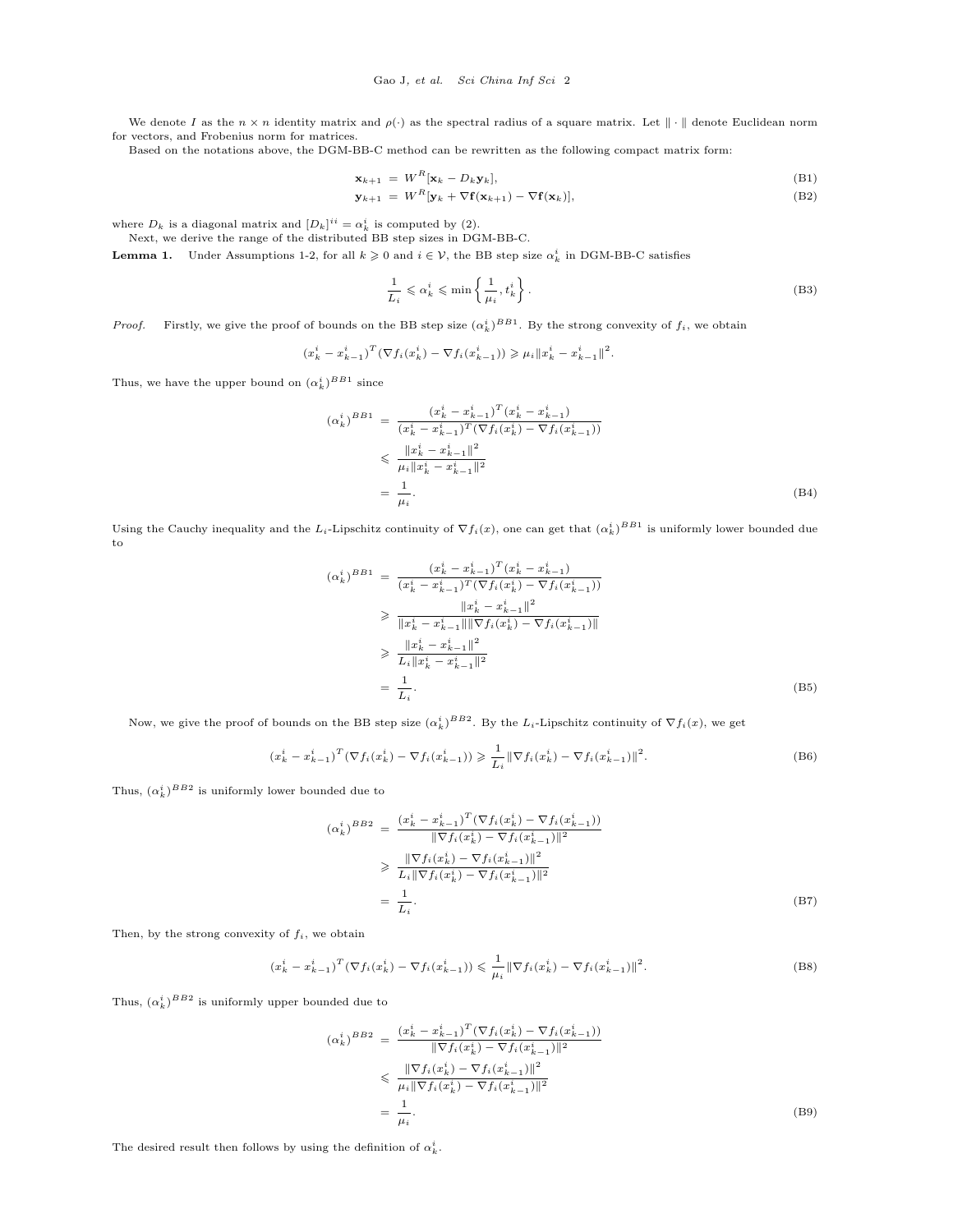Note that in terms of the strong convexity of  $f_i$ , one has  $(s_k^i)^T z_k^i > 0$ . Then, by the Cauchy inequality, it is easy to get  $(\alpha_k^i)^{BB2} \leqslant \frac{\|s_k^i\|}{\|s_k^i\|}$  $\frac{\|\hat{s}_k\|}{\|z_k^2\|} \leq (\alpha_k^i)^{BB1}$ , which means that  $(\alpha_k^i)^{BB1}$  is a longer step size while  $(\alpha_k^i)^{BB2}$  is a shorter one.

We define  $\alpha_{\text{max}} = \max_{k \geq 0} \{\alpha_k^i\}$  and  $t_{\text{max}} = \max_{k \geq 0} \{t_k^i\}$ . It follows from Lemma [1](#page-1-0) that

<span id="page-2-7"></span>
$$
\frac{1}{L} \leq \alpha_{\max} \leq \min\left\{\frac{1}{\mu}, t_{\max}\right\}.
$$
\n(B10)

In the next lemma, we establish bounds on  $\|\mathbf{x}_{k+1} - \mathbf{1}\overline{x}_{k+1}\|, \|\mathbf{y}_{k+1} - \mathbf{1}\overline{y}_{k+1}\|$  and  $\|\overline{x}_{k+1} - (x^*)^T\|$  in terms of linear combinations of their past values.

**Lemma 2.** For all k, if  $\frac{1}{n}\sum_{i=1}^{n} t_k^i \leq \frac{2}{L} - \frac{\overline{\mu}}{a L \overline{L}}$ , where  $a > 1$ , the following linear time invariant system inequality holds:

<span id="page-2-6"></span>
$$
\mathbf{v}_{k+1} \leqslant G^{\alpha} \mathbf{v}_k, \ \forall k \tag{B11}
$$

where  $\mathbf{v}_k \in \mathbb{R}^3, G^{\alpha} \in \mathbb{R}^{3 \times 3}$  are defined as

<span id="page-2-1"></span>
$$
\mathbf{v}_k = \begin{bmatrix} \|\mathbf{x}_k - \mathbf{1}\overline{x}_k\| \\ \|\mathbf{y}_k - \mathbf{1}\overline{y}_k\| \\ \|\overline{x}_k - (x^*)^T\| \end{bmatrix},
$$

$$
G^{\alpha} \!\!=\!\! \left[\begin{array}{cc} \delta^{R}+\delta^{R}L\alpha_{\max} & \delta^{R}\alpha_{\max} & \delta^{R}L\sqrt{n}\alpha_{\max} \\ 2\delta^{R}L+\delta^{R}L^{2}\alpha_{\max} & \delta^{R}+\delta^{R}L\alpha_{\max} & \delta^{R}L^{2}\sqrt{n}\alpha_{\max} \\ \frac{L}{\sqrt{n}}\alpha_{\max} & \frac{1}{\sqrt{n}}\alpha_{\max} & 1-\frac{\overline{\mu}}{aL} \end{array}\right]\!, \label{eq:Galpha}
$$

where R is the number of inner consensus iterations, and  $\delta$  is the spectral norm of the matrix  $W - \frac{1}{n} \mathbf{1} \mathbf{1}^T$ . *Proof.* Step 1: Bound  $\|\mathbf{x}_{k+1} - \mathbf{1}\overline{x}_{k+1}\|$ . From [\(B1\)](#page-0-3), it follows that

$$
\|\mathbf{x}_{k+1} - \mathbf{1}\overline{x}_{k+1}\| = \|(I - \frac{1}{n}\mathbf{1}\mathbf{1}^T)W^R[\mathbf{x}_k - D_k\mathbf{y}_k]\|
$$
  
\n
$$
\leq \|(I - \frac{1}{n}\mathbf{1}\mathbf{1}^T)W^R\mathbf{x}_k\| + \|(I - \frac{1}{n}\mathbf{1}\mathbf{1}^T)W^R D_k\mathbf{y}_k\|.
$$
  
\n
$$
\leq \delta^R \|\mathbf{x}_k - \mathbf{1}\overline{x}_k\| + \delta^R \alpha_{\max} \|\mathbf{y}_k\|.
$$
 (B12)

Taking the average of [\(B2\)](#page-0-3) over i and doing it recursively, we have that  $\overline{y}_k = \frac{1}{n} \mathbf{1}^T \nabla f(\mathbf{x}_k)$  for all  $k \geq 0$ . By [\[10,](#page-7-1) Lemma 8 c)] and due to  $\mathbf{1}^T \nabla \mathbf{f}(\mathbf{x}^*) = 0$ , we have

<span id="page-2-0"></span>
$$
\|\mathbf{y}_k\| \leq \|\mathbf{y}_k - \mathbf{1}\overline{y}_k\| + \|\mathbf{1}\left[\frac{1}{n}\mathbf{1}^T \nabla \mathbf{f}(\mathbf{x}_k) - \nabla f(\overline{x}_k)\right]\| + \|\mathbf{1}[\nabla f(\overline{x}_k) - \frac{1}{n}\mathbf{1}^T \nabla \mathbf{f}(\mathbf{x}^*)]\|
$$
  
\n
$$
\leq \|\mathbf{y}_k - \mathbf{1}\overline{y}_k\| + L \|\mathbf{x}_k - \mathbf{1}\overline{x}_k\| + L\sqrt{n}\|\overline{x}_k - (x^*)^T\|.
$$
 (B13)

Substituting [\(B13\)](#page-2-0) into [\(B12\)](#page-2-1) yields

$$
\|\mathbf{x}_{k+1} - \mathbf{1}\overline{x}_{k+1}\| \leqslant (\delta^R + \delta^R L \alpha_{\max}) \|\mathbf{x}_k - \mathbf{1}\overline{x}_k\| + \delta^R \alpha_{\max} \|\mathbf{y}_k - \mathbf{1}\overline{y}_k\| + \delta^R L \sqrt{n} \alpha_{\max} \|\overline{x}_k - (x^*)^T\|.
$$
 (B14)

Step 2: Bound  $\|\mathbf{y}_{k+1} - \mathbf{1}\overline{y}_{k+1}\|$ . Noticing the similarity between [\(B1\)](#page-0-3) and [\(B2\)](#page-0-3), it follows from (B2) that

<span id="page-2-2"></span>
$$
\|\mathbf{y}_{k+1} - \mathbf{1}\overline{y}_{k+1}\| \leqslant \delta^R \|\mathbf{y}_k - \mathbf{1}\overline{y}_k\| + \delta^R \|\nabla \mathbf{f}(\mathbf{x}_{k+1}) - \nabla \mathbf{f}(\mathbf{x}_k)\|
$$
  

$$
\leqslant \delta^R \|\mathbf{y}_k - \mathbf{1}\overline{y}_k\| + \delta^R L \|\mathbf{x}_{k+1} - \mathbf{x}_k\|,
$$
 (B15)

where we have used [\[10,](#page-7-1) Lemma 8 a)] in the last inequality. Let us look into the last term in [\(B15\)](#page-2-2), we have

<span id="page-2-3"></span>
$$
\|\mathbf{x}_{k+1} - \mathbf{x}_k\| = \|W^R[\mathbf{x}_k - D_k \mathbf{y}_k] - \mathbf{x}_k\|
$$
  
\n
$$
= \| (W^R - I)[\mathbf{x}_k - \mathbf{1}\overline{x}_k] - W^R D_k \mathbf{y}_k \|
$$
  
\n
$$
\leq 2 \|\mathbf{x}_k - \mathbf{1}\overline{x}_k\| + \alpha_{\max} \|\mathbf{y}_k\|.
$$
 (B16)

By combining [\(B13\)](#page-2-0), [\(B15\)](#page-2-2) with [\(B16\)](#page-2-3), one has

$$
\|\mathbf{y}_{k+1} - \mathbf{1}\overline{y}_{k+1}\| \leq (2\delta^R L + \delta^R L^2 \alpha_{\text{max}}) \|\mathbf{x}_k - \mathbf{1}\overline{x}_k\| + (\delta^R + \delta^R L \alpha_{\text{max}}) \|\mathbf{y}_k - \mathbf{1}\overline{y}_k\|
$$
  
+  $\delta^R L^2 \sqrt{n} \alpha_{\text{max}} \|\overline{x}_k - (x^*)^T\|.$  (B17)

Step 3: Bound  $\|\overline{x}_{k+1} - (x^*)^T\|$ . Taking the average of [\(B1\)](#page-0-3) over *i* gives us

<span id="page-2-4"></span>
$$
\overline{x}_{k+1} = \overline{x}_k - \frac{1}{n} \mathbf{1}^T D_k \mathbf{y}_k.
$$
 (B18)

It follows from [\(B18\)](#page-2-4) that

<span id="page-2-5"></span>
$$
\|\overline{x}_{k+1} - (x^*)^T\| = \|\overline{x}_k - \frac{1}{n} \mathbf{1}^T D_k \mathbf{y}_k + \frac{1}{n} \mathbf{1}^T (D_k - D_k) \mathbf{1} \overline{y}_k - (x^*)^T\|
$$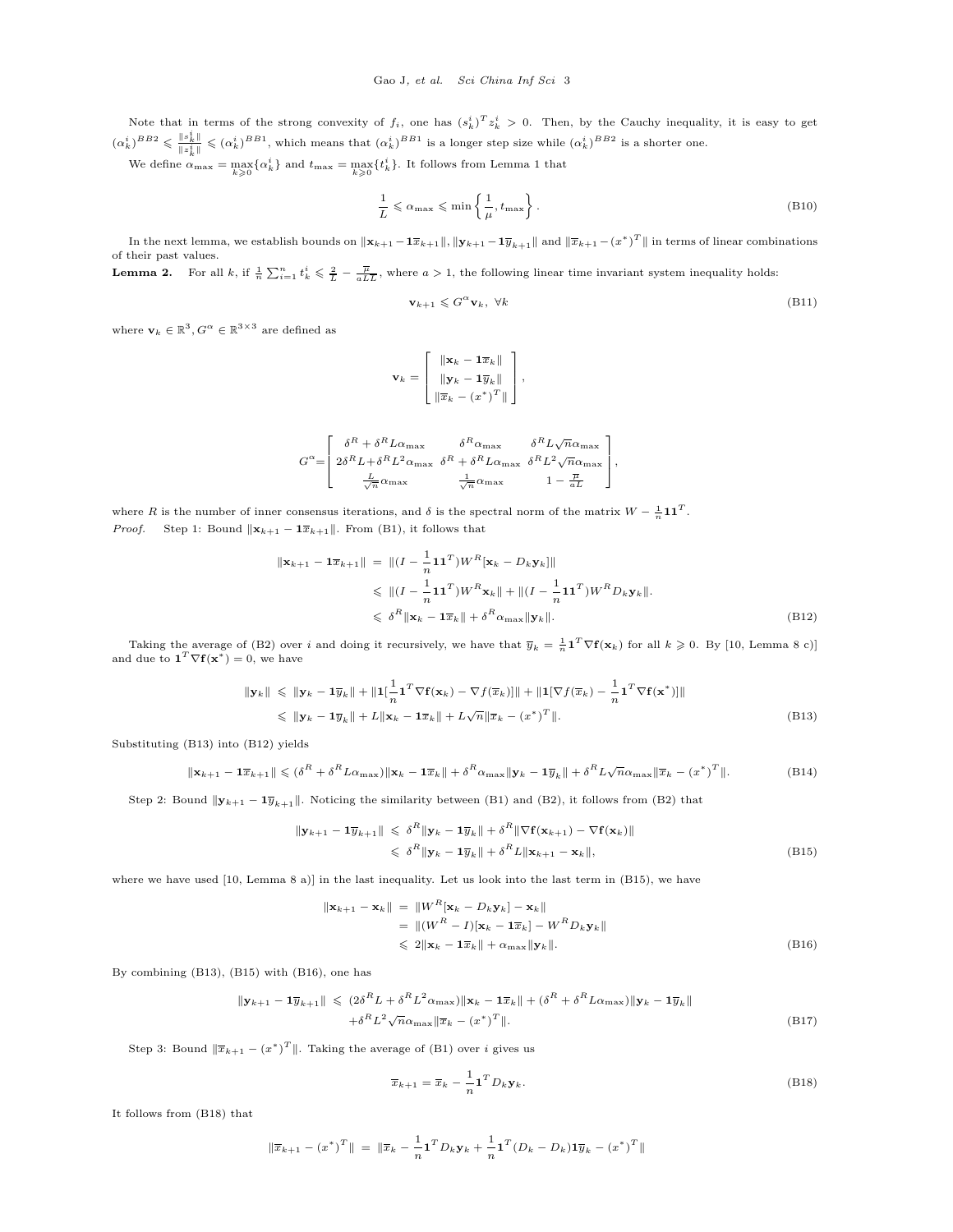Gao J, et al. Sci China Inf Sci 4

$$
\leq \|\overline{x}_k - \frac{1}{n} \mathbf{1}^T D_k \mathbf{1} \overline{y}_k - (x^*)^T \| + \|\frac{1}{n} \mathbf{1}^T D_k (\mathbf{y}_k - \mathbf{1} \overline{y}_k) \|
$$
  

$$
\leq \|\overline{x}_k - \frac{1}{n} \mathbf{1}^T D_k \mathbf{1} \overline{y}_k - (x^*)^T \| + \frac{\alpha_{\max}}{\sqrt{n}} \|\mathbf{y}_k - \mathbf{1} \overline{y}_k \|.
$$
 (B19)

Considering the first term in [\(B19\)](#page-2-5), by using [\[10,](#page-7-1) Lemma 8 c)] and the fact that  $\overline{y}_k = \frac{1}{n} \mathbf{1}^T \nabla f(\mathbf{x}_k)$ , we have

<span id="page-3-0"></span>
$$
\|\overline{x}_k - \frac{1}{n} \mathbf{1}^T D_k \mathbf{1} \overline{y}_k - (x^*)^T \|
$$
\n
$$
\leq \|\overline{x}_k - (\frac{1}{n} \sum_{i=1}^n \alpha_k^i) \nabla f(\overline{x}_k) - (x^*)^T \| + \frac{1}{n} \sum_{i=1}^n \alpha_k^i \|\frac{1}{n} \mathbf{1}^T \nabla f(\mathbf{x}_k) - \nabla f(\overline{x}_k) \|
$$
\n
$$
\leq \|\overline{x}_k - (\frac{1}{n} \sum_{i=1}^n \alpha_k^i) \nabla f(\overline{x}_k) - (x^*)^T \| + \alpha_{\max} \frac{L}{\sqrt{n}} \|\mathbf{x}_k - \mathbf{1} \overline{x}_k \|.
$$
\n(B20)

If  $\frac{1}{n} \sum_{i=1}^{n} \alpha_k^i < \frac{2}{L}$ , by [\[10,](#page-7-1) Lemma 10], we have

<span id="page-3-1"></span>
$$
\|\overline{x}_k - \left(\frac{1}{n}\sum_{i=1}^n \alpha_k^i\right) \nabla f(\overline{x}_k) - \left(x^*\right)^T \|\leqslant \lambda \|\overline{x}_k - \left(x^*\right)^T \|,\tag{B21}
$$

where  $\lambda = \max\{|1 - \frac{\overline{\mu}}{n} \sum_{i=1}^n \alpha_k^i|, |1 - \frac{\overline{L}}{n} \sum_{i=1}^n \alpha_k^i|\}.$  From Lemma [1,](#page-1-0) it follows that  $\frac{1}{L} \leq \frac{1}{n} \sum_{i=1}^n \alpha_k^i \leq \frac{1}{n} \sum_{i=1}^n t_k^i$ . If  $\frac{1}{n} \sum_{i=1}^n t_k^i \leq \frac{2}{L} - \frac{\overline{\mu}}{a L\overline{L}}$ , whe

<span id="page-3-2"></span>
$$
\|\overline{x}_k - \frac{1}{n} \mathbf{1}^T D_k \mathbf{1} \overline{y}_k - (x^*)^T \| \leq (1 - \frac{\overline{\mu}}{aL}) \|\overline{x}_k - (x^*)^T\| + \frac{L\alpha_{\max}}{\sqrt{n}} \|\mathbf{x}_k - \mathbf{1}\overline{x}_k\|.
$$
 (B22)

By substituting [\(B22\)](#page-3-2) into [\(B19\)](#page-2-5), one gets

$$
\|\overline{x}_{k+1} - (x^*)^T\| \leqslant \frac{L\alpha_{\max}}{\sqrt{n}} \|\mathbf{x}_k - \mathbf{1}\overline{x}_k\| + \frac{\alpha_{\max}}{\sqrt{n}} \|\mathbf{y}_k - \mathbf{1}\overline{y}_k\| + (1 - \frac{\overline{\mu}}{aL}) \|\overline{x}_k - (x^*)^T\|.
$$
 (B23)

The proof is completed.

Note that a linear iterative relation between  $\mathbf{v}_{k+1}$  and  $\mathbf{v}_k$  with matrix  $G^{\alpha}$  is established in (B[11\)](#page-2-6). If  $\rho(G^{\alpha}) < 1$ , then  $(G^{\alpha})^k$ converges linearly to 0 at rate  $O(\rho(G^{\alpha})^k)$ , in which case  $\|\mathbf{v}_k\|$  also converges linearly to 0 at rate  $O(\rho(G^{\alpha})^k)$ .

The next lemma shows that when the largest step size  $\alpha_{\text{max}}$  satisfies (B[10\)](#page-2-7), with the appropriate lower bound on R, the spectral radius of  $G^{\alpha}$  is less than 1.

<span id="page-3-6"></span>**Lemma 3.** Suppose that Assumptions [1](#page-0-2)[-3](#page-0-1) hold. Consider the matrix  $G^{\alpha}$  defined in (B[11\)](#page-2-6) with  $\alpha_{\text{max}}$  satisfying (B[10\)](#page-2-7). If  $R \geqslant \lceil \frac{\ln(3a+5)+3\ln\kappa}{-\ln\delta} \rceil + 1$ , where  $\kappa = \frac{L}{\mu}$ , then  $\rho(G^{\alpha}) < 1$ .

*Proof.* In light of [\[11,](#page-7-2) Corollary 8.1.29], we derive the lower bound on R and a positive vector  $c = [c_1, c_2, c_3]^T$  from

$$
G^{\alpha}c < c,\tag{B24}
$$

which is equivalent to the following set of inequalities

<span id="page-3-3"></span>
$$
\begin{cases}\n(\delta^R L c_1 + \delta^R c_2 + \delta^R L \sqrt{n} c_3) \alpha_{\text{max}} < c_1 (1 - \delta^R), \\
\delta^R L (L c_1 + c_2 + L \sqrt{n} c_3) \alpha_{\text{max}} < (1 - \delta^R) c_2 - 2 \delta^R L c_1, \\
(\frac{L c_1}{\sqrt{n}} + \frac{c_2}{\sqrt{n}}) \alpha_{\text{max}} < \frac{c_3 \overline{\mu}}{a \overline{\mu}}.\n\end{cases} \tag{B25}
$$

Since the right hand side of the second inequality in  $(B25)$  $(B25)$  has to be positive, we obtain

<span id="page-3-4"></span>
$$
\delta^R < \frac{c_2}{2Lc_1 + c_2}.\tag{B26}
$$

It follows from (B[25\)](#page-3-3) that

$$
\alpha_{\text{max}} < \hat{\alpha},\tag{B27}
$$

where

$$
\widehat{\alpha} \equiv \min \left\{ \frac{(1-\delta^R)c_1}{\delta^RC}, \frac{(1-\delta^R)c_2 - 2\delta^RLc_1}{\delta^RLC}, \frac{\overline{\mu}\sqrt{n}c_3}{aL(Lc_1+c_2)} \right\},
$$

 $C = Lc_1 + c_2 + L\sqrt{n}c_3$ ,  $c_1, c_2, c_3$  are positive constants and the range of  $\delta^R$  is given in (B[26\)](#page-3-4). Since the largest step size  $\alpha_{\text{max}}$ satisfies [\(B10\)](#page-2-7), we require  $\hat{\alpha} > \frac{1}{\mu}$ . Then, by further using (B[26\)](#page-3-4), we get

<span id="page-3-5"></span>
$$
\delta^{R} < \min\left\{\frac{\mu c_{1}}{C + \mu c_{1}}, \frac{\mu c_{2}}{LC + 2L\mu c_{1} + \mu c_{2}}\right\},\tag{B28}
$$

and

$$
c_3 > \frac{aL(Lc_1 + c_2)}{\mu \overline{\mu}\sqrt{n}}.\tag{B29}
$$

We choose  $c_2 = Lc_1$ ,  $c_3 = \frac{3aL(Lc_1+c_2)}{2\mu^2\sqrt{n}}$ . Then, from (B[28\)](#page-3-5), we have  $\delta^R < \frac{1}{\kappa(3a\kappa^2+2)+3}$  with  $\kappa = \frac{L}{\mu}$ . Taking the natural logarithm on both sides of the above relation obtains<br>  $\ln[\kappa(3a\kappa^2 + 2) + 3]$ 

$$
R > \frac{\ln[\kappa(3a\kappa^2 + 2) + 3]}{-\ln \delta}.
$$

Due to  $\kappa \geqslant 1$ , the above condition is fulfilled if  $R > \frac{\ln(3a+5)\kappa^3}{-\ln \delta}$ . The proof is completed.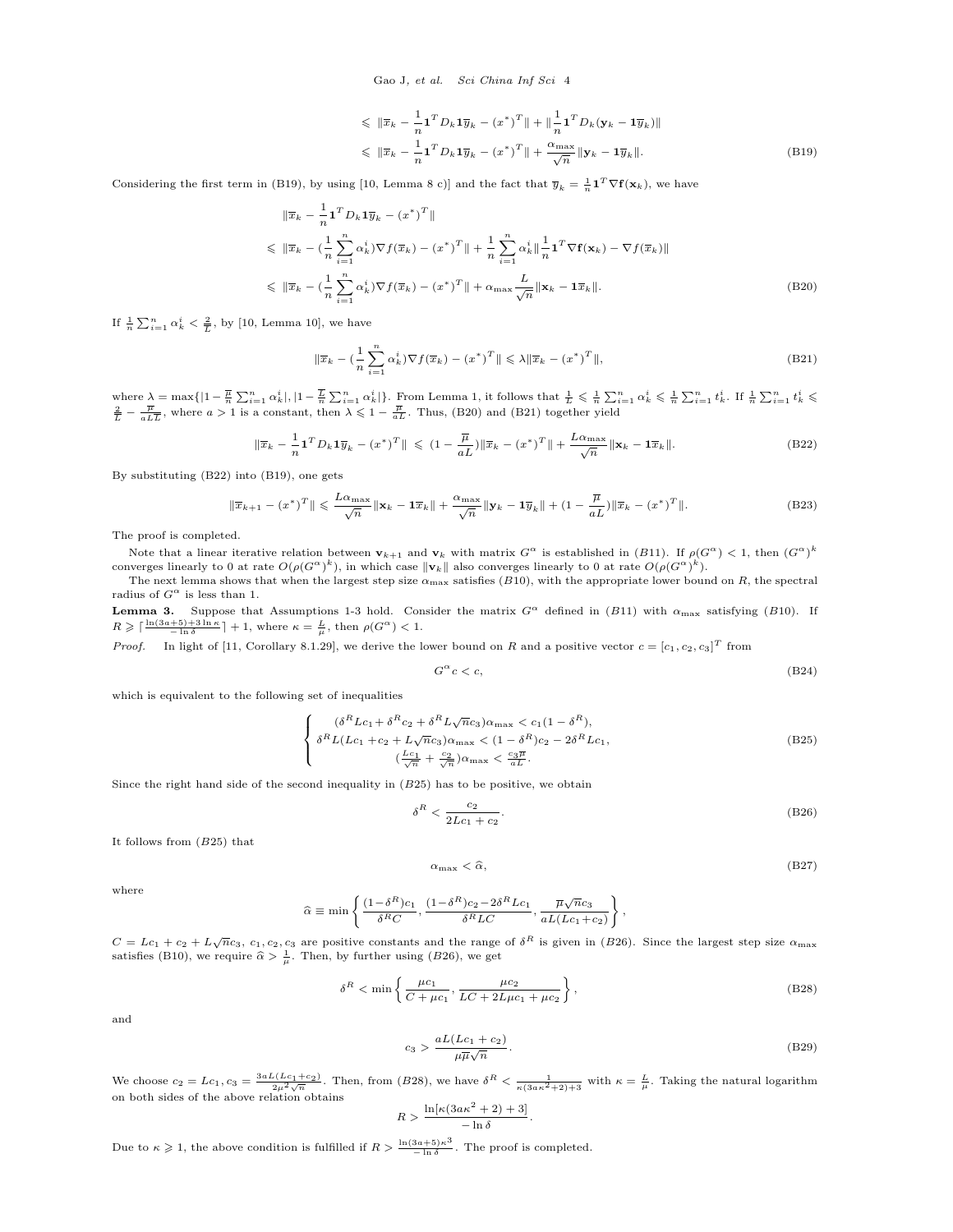**Remark 1.** Note that the lower bound on R may not be computable due to the global information, e.g.,  $\mu$ , L,  $\delta$ . In practice, we need to manually optimize  $R$  to achieve the best performance. Because  $R$  is a positive integer and is in general not large, selecting a suitable R is not difficult. The derivation of the lower bound on R is based on  $\frac{1}{\mu}$ , while each  $\alpha_k^i$  is generated automatically in practice, so  $\alpha_{\text{max}}$  may be smaller than  $\frac{1}{\mu}$  required theoretically. This also leads to the fact that R required in practice may be smaller than the lower bound on R derived theoretically. Moreover, the lower bound on R is a function on  $\delta$  that reflects the connectivity of the network. When the network is better connected, fewer inner consensus iterations are required. Numerical experiments also demonstrate these observations.

## Appendix C Proof of Theorem 1

The proof of Theorem 1 is based on these results of Lemmas [1-](#page-1-0)[3.](#page-3-6) When the largest step size  $\alpha_{\rm max}$  satisfies (B[10\)](#page-2-7), the proof of Theorem 1 is derived under suitable assumptions that include Assumptions [1-](#page-0-2)[3,](#page-0-1)  $\frac{1}{n} \sum_{i=1}^{n} t_k^i \leq \frac{2}{L} - \frac{\overline{\mu}}{a L \overline{L}}$  and  $R \geqslant \lceil \frac{\ln(3a+5)+3\ln \kappa}{-\ln \delta} \rceil + 1$ . Proof. Applying [\(B11\)](#page-2-6) recursively, we get

$$
\mathbf{v}_k \leqslant (G^{\alpha})^k \mathbf{v}_0. \tag{C1}
$$

Taking the norm on both sides of the above relation gives

<span id="page-4-0"></span>
$$
\|\mathbf{v}_k\| \leqslant \rho(G^{\alpha})^k \|\mathbf{v}_0\|.\tag{C2}
$$

Denote  $v_k = \sum_{l=0}^{k-1} ||\mathbf{v}_l||$ , then  $(C2)$  $(C2)$  $(C2)$  can be written as

<span id="page-4-1"></span>
$$
\|\mathbf{v}_k\| = v_{k+1} - v_k \leqslant \rho(G^{\alpha})^k \|\mathbf{v}_0\|,\tag{C3}
$$

which implies that  $v_{k+1} \leq v_k + \rho(G^{\alpha})^k ||\mathbf{v}_0||$ . By Lemma [3,](#page-3-6) one has that  $v_k$  converges and therefore is bounded. For any  $\gamma \in$  $(\rho(G^{\alpha}), 1)$ , it follows from  $(C3)$  $(C3)$  $(C3)$  that

$$
\lim_{k \to \infty} \frac{\|\mathbf{v}_k\|}{\gamma^k} \leq \lim_{k \to \infty} \frac{\rho(G^{\alpha})^k \|\mathbf{v}_0\|}{\gamma^k} \leq \|\mathbf{v}_0\|. \tag{C4}
$$

Therefore,  $\|\mathbf{v}_k\| = O(\gamma^k)$ . That is, there exists some positive constant T such that, for all k

<span id="page-4-2"></span>
$$
\|\mathbf{v}_k\| \leqslant T(\rho(G^{\alpha}) + \xi)^k,\tag{C5}
$$

where  $\xi$  is a arbitrarily small positive constant. Moreover,

<span id="page-4-3"></span>
$$
\|\mathbf{x}_{k} - \mathbf{x}^{*}\| \leq \|\mathbf{x}_{k} - \mathbf{1}\overline{x}_{k}\| + \|\mathbf{1}\overline{x}_{k} - \mathbf{x}^{*}\|
$$
  
\n
$$
\leq \|\mathbf{x}_{k} - \mathbf{1}\overline{x}_{k}\| + \sqrt{n}\|\overline{x}_{k} - (x^{*})^{T}\|
$$
  
\n
$$
\leq (1 + \sqrt{n})\|\mathbf{v}_{k}\|,
$$
 (C6)

where  $\mathbf{x}^* = \mathbf{1}(x^*)^T$ .

By combining  $(C5)$  $(C5)$  $(C5)$  with  $(C6)$ , we obtain that

$$
\|\mathbf{x}_k - \mathbf{x}^*\| \leq (1 + \sqrt{n})T(\rho(G^{\alpha}) + \xi)^k.
$$
 (C7)

Thus, the sequence  $\{x_k\}$  generated by DGM-BB-C converges exactly to the unique optimal solution  $x^*$  at a geometric rate. **Remark 2.** Theorem 1 shows that the geometric convergence rate of DGM-BB-C is ensured when each BB step size  $\alpha_k^i$  has such a lower bound  $\frac{1}{L_i}$ . The proposed algorithm provides a possible selection for a larger step size than previous works [\[5–](#page-7-3)[7\]](#page-7-4), where the step sizes of these methods are not greater than  $\frac{1}{L}$  theoretically. The selection for larger step sizes has been empirically verified.

### Appendix D Numerical Experiments

In this section, we analyze the performance of DGM-BB-C and illustrate our theoretical findings. We use the Metropolis constant edge weight matrix W [\[12\]](#page-7-5).

#### Appendix D.1 Distributed Least Squares

We consider a distributed sensing problem for solving an unknown signal  $x \in \mathbb{R}^p$  [\[13\]](#page-7-6). Each agent  $i \in \{1, 2, ..., n\}$  holds its own measurement equation,  $y_i = M_i x + e_i$ , where  $y_i \in \mathbb{R}^{m_i}$  and  $M_i \in \mathbb{R}^{m_i \times p}$  are measured data,  $e_i \in \mathbb{R}^{m_i}$  is unknown noise. We apply the least squares loss and solve

$$
\min_{x \in \mathbb{R}^p} f(x) = \frac{1}{n} \sum_{i=1}^n \frac{1}{2} ||M_i x - y_i||_2^2.
$$
\n(D1)

In our experiment, the network is generated by using the Erdős-Rényi model with connectivity ratio  $r_c$  [\[14\]](#page-7-7). We set  $n =$  $200, m_i = 20, p = 10$  and initialize  $x_0^i = 0$  for every  $i \in \mathcal{V}$ .

To observe the behavior of the distributed BB step sizes in DGM-BB-C, when  $t_k^i = +\infty$ , DGM-BB-C with  $(\alpha_k^i)^{BB}$  computed by (3) is tested on random network with  $r_c = 0.3$ . We set  $L_i = 1$ ,  $\mu_i = 0.5$  and  $L_i = 2000$ ,  $\mu_i = 2$ , respectively. The parameter a is set to 2. We plot the maximum, minimum and average value of all each agents'  $\alpha_k^i$  at each iteration, respectively. Additionally, we randomly choose two agents and follow the behavior of their step sizes. Figure [D1](#page-5-0) shows that the change of the BB step sizes is non-monotone and the BB step size is different for each agent. It can be seen from Figure [D1](#page-5-0) that all step sizes  $(\alpha_k^i)^{BB1}$  and  $(\alpha_k^i)^{BB2}$ are not less than the lower bound  $\frac{1}{L_i}$  required theoretically. For different  $L_i$  and  $\mu_i$ , the step sizes  $(\alpha_k^i)^{BB2}$  are much smaller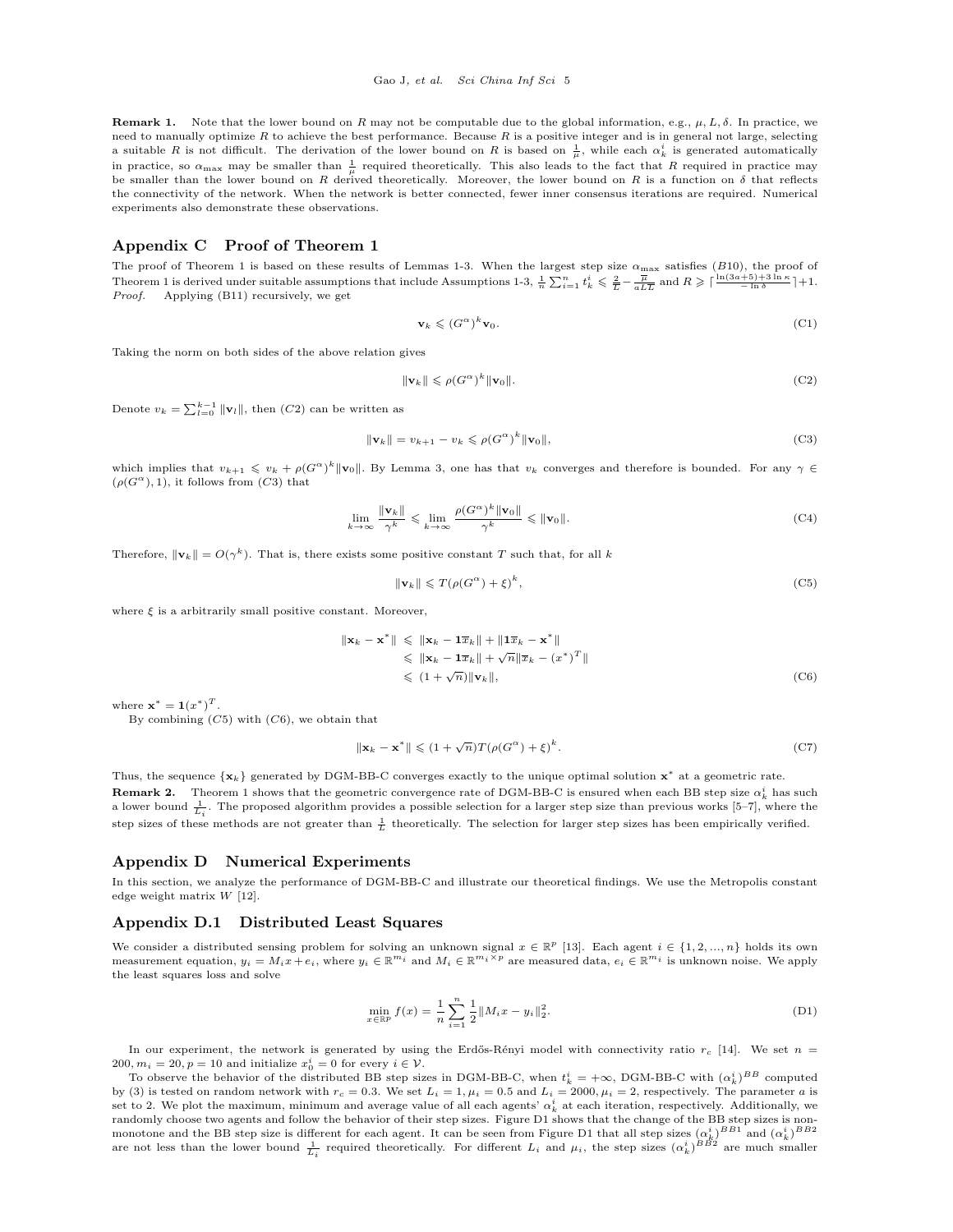<span id="page-5-0"></span>

<span id="page-5-1"></span>Figure D1 The behaviour of distributed BB step sizes versus the number of iterations for the outer loop on random network with  $r_c = 0.3$ .



**Figure D2** The performance of DGM-BB-C with different  $(\alpha_0^i)^{BB2}$ .

than the upper bound  $\frac{1}{\mu_i}$  required theoretically and  $\frac{1}{n} \sum_{i=1}^n (\alpha_k^i)^{BB} \leq \frac{2}{L} - \frac{\overline{\mu}}{2L\overline{L}}$  is satisfied, while  $\frac{1}{n} \sum_{i=1}^n (\alpha_k^i)^{BB1} \leq \frac{2}{L} - \frac{\overline{\mu}}{2L\overline{L}}$ <br>is violated for  $L_i = 2000, \mu$ requirement that  $\frac{1}{n}\sum_{i=1}^n t_k^i \leqslant \frac{2}{L} - \frac{\overline{\mu}}{2L\overline{L}}$ , while DGM-BB-C with  $(\alpha_k^i)^{BB2}$  does not. The numerical results presented below refer to the  $(\alpha_k^i)^{BB2}$ . DGM-BB-C is tested for  $L_i = 1$  and  $\mu_i = 0.5$ . The safeguarding parameter  $t_k^i$  is set to  $10^{20}$  for each agent.

Figure [D2](#page-5-1) shows the performance of DGM-BB-C with different initial step size  $(\alpha_0^i)^{BB2}$  for each i when  $r_c = 0.3$ . We can see Figure D2 shows the performance of DGM-BD-C with different initial step size  $(\alpha_0)$  for each *i* that DGM-BB-C is not sensitive to the choice of  $(\alpha_0^i)^{BB2}$ . There are similar results with different  $r_c$ .

From Figure [D3,](#page-6-0) we can notice that DGM-BB-C with  $R > 1$  is faster than it with  $R = 1$ , which illustrates the need for an additional consensus iteration. However, as R increases, the performance of DGM-BB-C does not improve much. Therefore, in our algorithm, we choose  $R = 4$  for the less well-connected network, instead of  $R = 3$  for the well-connected network, which matches the theory. Figure [D3](#page-6-0) also indicates that we manage to tune the proper  $R$  for DGM-BB-C in practice. In addition, since there is only one gradient computation at each iteration, Figure [D3](#page-6-0) can reflect that increasing the number of consensus iterations R properly can reduce the gradient computations (local computations) cost.

To show that the proposed algorithm is more effective, we compare the convergence rate of DGM-BB-C with several distributed algorithms, including DGD [\[3\]](#page-7-8), NEAR-DGD<sup>+</sup> [\[5\]](#page-7-3), EXTRA [\[4\]](#page-7-9), DIGing [\[15\]](#page-7-10), ATC-DIGing [\[7\]](#page-7-4). We also analyze the convergence rate of DGM-C, which is a practical variant of DGM-BB-C. DGM-C uses the same step size rule as that of ATC-DIGing instead of using the BB step sizes. For ATC-DIGing, we firstly tune an optimized identical step size by hand for all agents, which is  $\frac{1}{L}$  in our experiment and then perturb it by random variables satisfying the uniform distribution over interval (0.6, 1.2). For DGM-BB-C, we set  $(\alpha_0^i)^{BB2} = 1.4$ . The step sizes employed in other algorithms are hand-optimized.

Figures [D4](#page-6-1) and [D5](#page-7-11) plot the relative error  $||\mathbf{x}_k - \mathbf{x}^*||/||\mathbf{x}_0 - \mathbf{x}^*||$  with respect to: (i) iterations for the outer loop, (ii) number of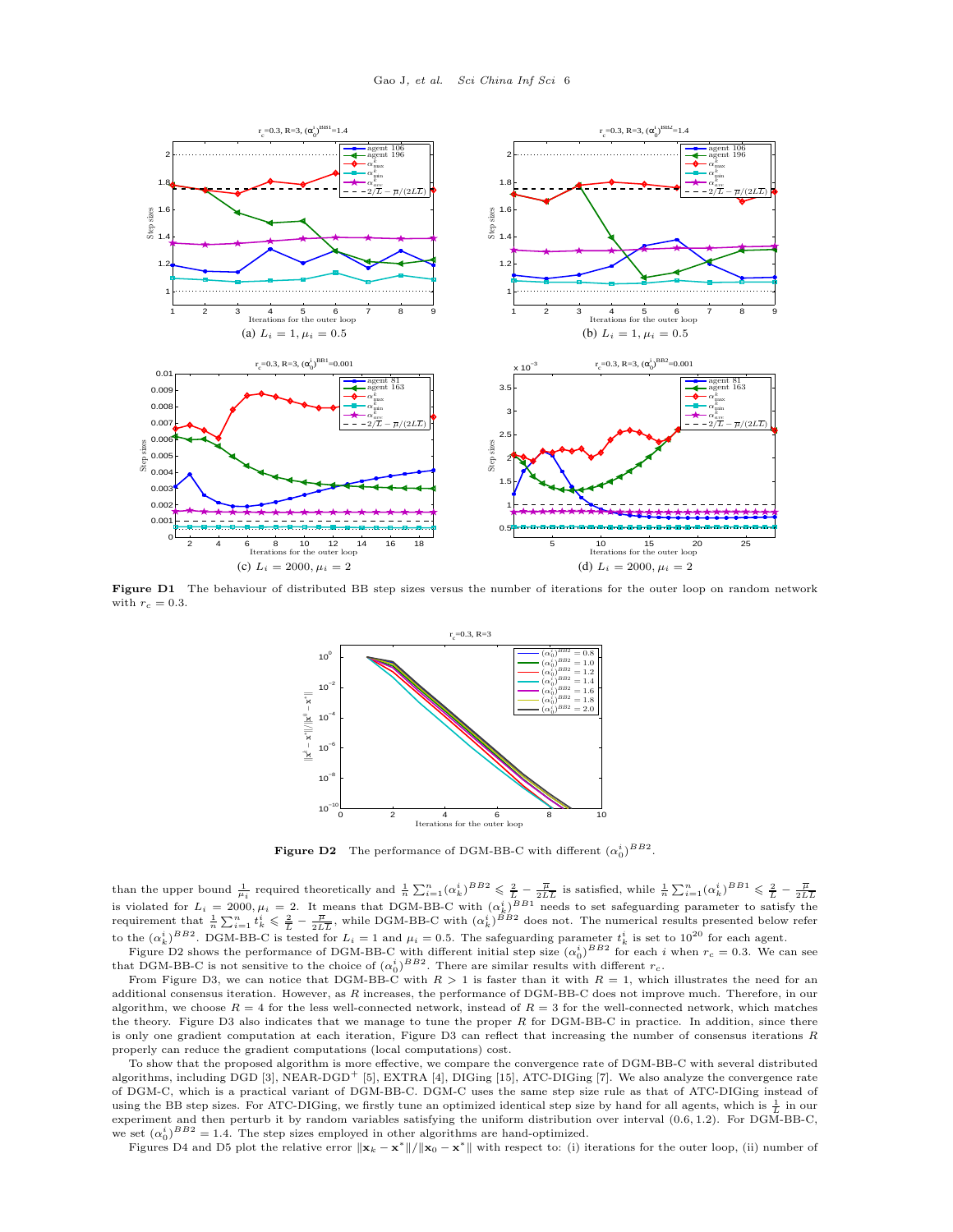<span id="page-6-0"></span>

<span id="page-6-1"></span>**Figure D3** The performance of DGM-BB-C with different R on random network with different  $r_c$ . (a)  $r_c = 0.1$ ; (b)  $r_c = 0.3$ .



**Figure D4** Convergence rates comparison of different distributed algorithms with  $r_c = 0.1$ .

gradient computations, (iii) number of communications, (iv) the total iterations. The total iterations represent the total number of iterations for the outer loop and the inner consensus loop. There is only one gradient computation at each iteration for the outer loop, and the number of iterations for the inner consensus loop is essentially the number of communications. So, these curves measured according to the total iterations can reflect the total cost of computations and communications. DGM-C performs better than ATC-DIGing, which suggests that doing inner loops of consensus iterations can improve the performance of the algorithm. It follows from Figures [D4](#page-6-1) and [D5](#page-7-11) that DGM-BB-C has the smallest number of iterations, gradient computations, and communications, and the lowest adaptive cost to reach an  $\epsilon$ -optimal solution because it allows to use larger step sizes and does not need to increase the number of consensus steps in practice. NEAR-DGD<sup>+</sup> seeks to the exact solution by increasing the number of consensus steps linearly with the iteration number, whereas DGM-BB-C can converge to the exact solution when the number of consensus steps stays constant.

# Appendix D.2 Distributed Logistic Regression

We next consider a distributed logistic regression problem over a 4-regular graph

$$
\min_{x \in \mathbb{R}^p} f(x) = \frac{1}{n} \sum_{i=1}^n \frac{1}{m} \sum_{j=1}^m \log(1 + \exp(-(M_{ij}^T x) y_{ij})) + \frac{\nu}{2} ||x||^2,
$$

where  $M_{ij}$  is the feature vector and  $y_{ij} \in \{-1, +1\}$  is the class label, and  $\nu > 0$  is a weighting parameter. We set  $\nu = 0.01$ . In our experiments, we test the heart-scale dataset [\[16\]](#page-7-12), with 270 data points, distributed uniformly over 10 agents. Each data point has a feature vector of size 13. The benchmark  $x^*$  is pre-computed with a centralized method. DGM-BB-C with  $(\alpha_k^i)^{BB2}$  is tested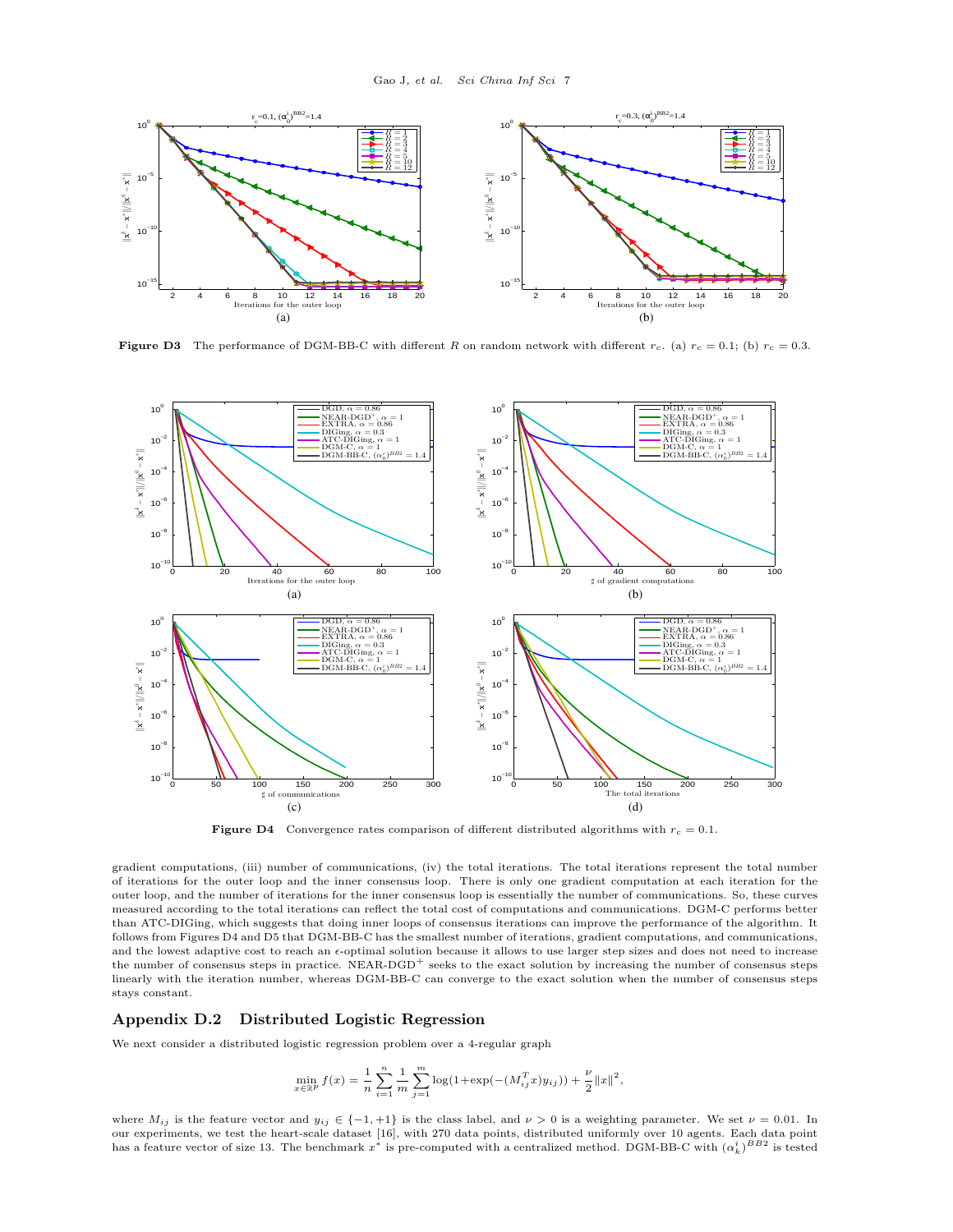<span id="page-7-11"></span>

**Figure D5** Convergence rates comparison of different distributed algorithms with  $r_c = 0.3$ .

and the safeguarding parameter  $t_k^i$  is set to  $10^{20}$  for each agent. It follows from Figure [D6](#page-8-0) that among these compared algorithms, DGM-BB-C performs best according to the above four performances measured.

#### References

- 1 Wang Y H, Lin P, Hong Y G. Distributed regression estimation with incomplete data in multi-agent networks. Sci China Inf Sci, 2018, 61: 092202
- 2 Yu W W, Li C J, Yu X H, et al. Economic power dispatch in smart grids: a framework for distributed optimization and consensus dynamics. Sci China Inf Sci, 2018, 61: 012204
- <span id="page-7-8"></span>3 Nedi´c A, Ozdaglar A. Distributed subgradient methods for multi-agent optimization. IEEE Trans Autom Control, 2009, 54: 48–61
- <span id="page-7-9"></span>4 Shi W, Ling Q, Wu G, et al. Extra: An exact first-order algorithm for decentralized consensus optimization. SIAM J Optim, 2015, 25: 944–966
- <span id="page-7-3"></span>5 Berahas A S, Bollapragada R, Keskar N S, et al. Balancing communication and computation in distributed optimization. IEEE Trans Autom Control, 2019, 64: 3141–3155
- 6 Xu J, Zhu S, Soh Y C, et al. Augmented distributed gradient methods for multi-agent optimization under uncoordinated constant stepsizes. In: Proceedings of IEEE Conference on Decision and Control, Osaka, Japan, 2015. 2055–2060
- <span id="page-7-4"></span>7 Nedi´c A, Olshevsky A, Shi W, et al. Geometrically convergent distributed optimization with uncoordinated step-sizes. In: Proceedings of American Control Conference, Seattle, WA, USA, 2017. 3950–3955
- <span id="page-7-0"></span>8 Huang N, Dai Y H, Burdakov O. Stabilized Barzilai-Borwein method. J Comput Math, 2019, 37: 916–936
- 9 Tan C H, Ma S Q, Dai Y H, et al. Barzilai-Borwein step size for stochastic gradient descent. In: Proceedings of Annual Conference on Neural Information Processing Systems, Barcelona, 2016. 685–693
- <span id="page-7-1"></span>10 Qu G, Li N. Harnessing smoothness to accelerate distributed optimization. IEEE Trans Control Netw Syst, 2018, 5: 1245–1260
- <span id="page-7-2"></span>11 Horn R A, Johnson C R. Matrix analysis. Cambridge: Cambridge University Press, 2012
- <span id="page-7-5"></span>12 Boyd S, Diaconis P, Xiao L. Fastest mixing markov chain on a graph. SIAM Rev, 2004, 46: 667–689
- <span id="page-7-6"></span>13 Li Z, Shi W, Yan M. A decentralized proximal-gradient method with network independent step-sizes and separated convergence rates. IEEE Trans Signal Process, 2019, 67: 4494–4506
- <span id="page-7-7"></span>14 Erdos P, Renyi A. On random graphs i. Publ Math Debrecen, 1959, 6: 290–297
- <span id="page-7-10"></span>15 Nedic A, Olshevsky A, Shi W. Achieving geometric convergence for distributed optimization over time-varying graphs. SIAM J Optim, 2017, 27: 2597–2633
- <span id="page-7-12"></span>16 Chang C C, Lin C J. LIBSVM: A library for support vector machines. ACM T Intel Syst Tec, 2011, 2: 1–27